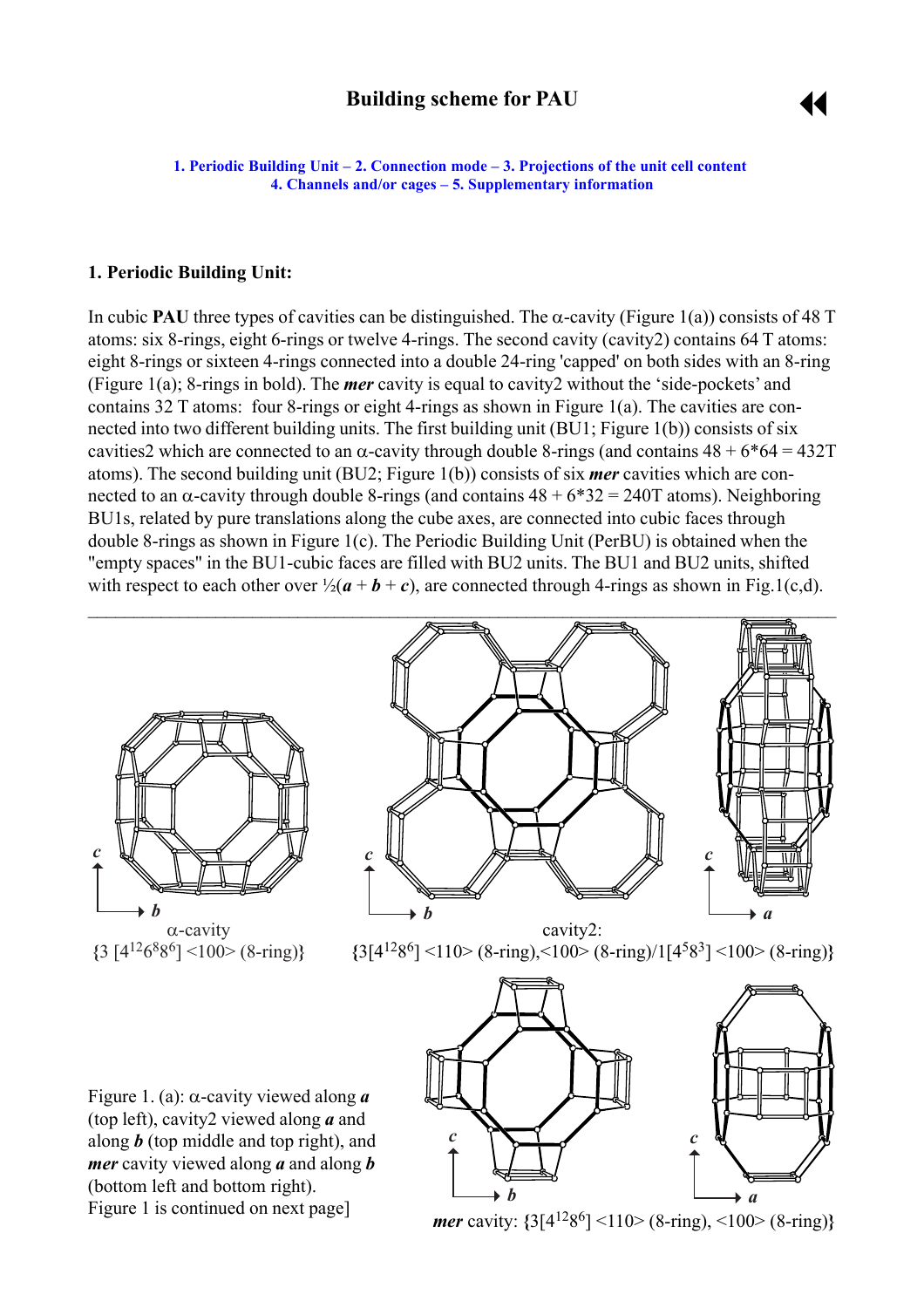

Figure 1[Cont'd].(b): BU1(left) and BU2 (right) viewed along a cubic axis. For clarity, only three of the six cavities2 (left) and three of the six *mer* cavities (right) are attached to a (bold)  $\alpha$ -cavity; double 8-ring connections to the  $\alpha$ -cavity are dashed and the additional connections (4-rings and a 6ring) between cavities2 are in light bold.

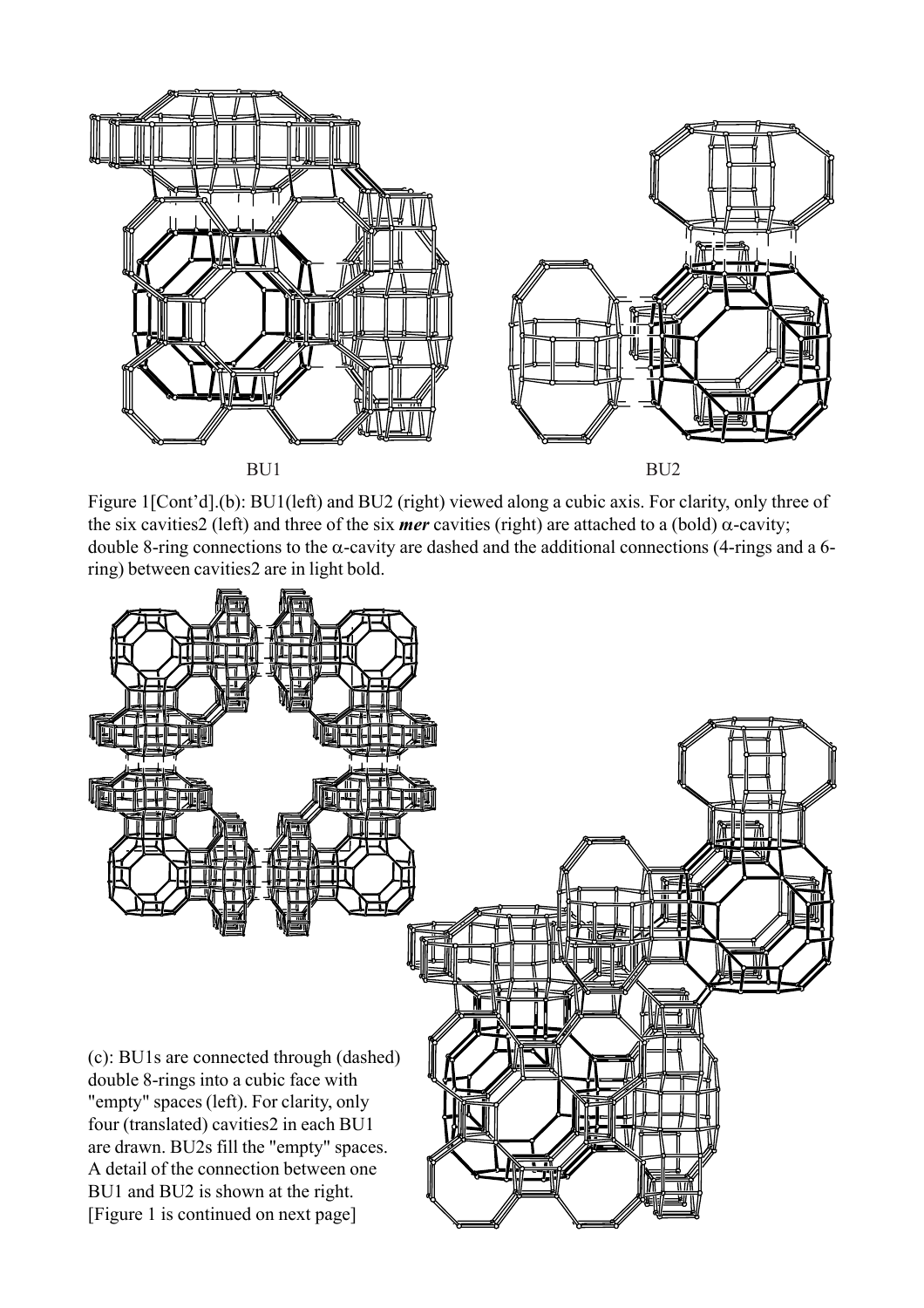

Figure 1 [Cont'd]. (d): PerBU in PAU viewed along  $a$  (top), and along  $c$  (bottom). For clarity, not all cavities 2 are drawn. Bu2 and  $\alpha$ -cavities are in bold.